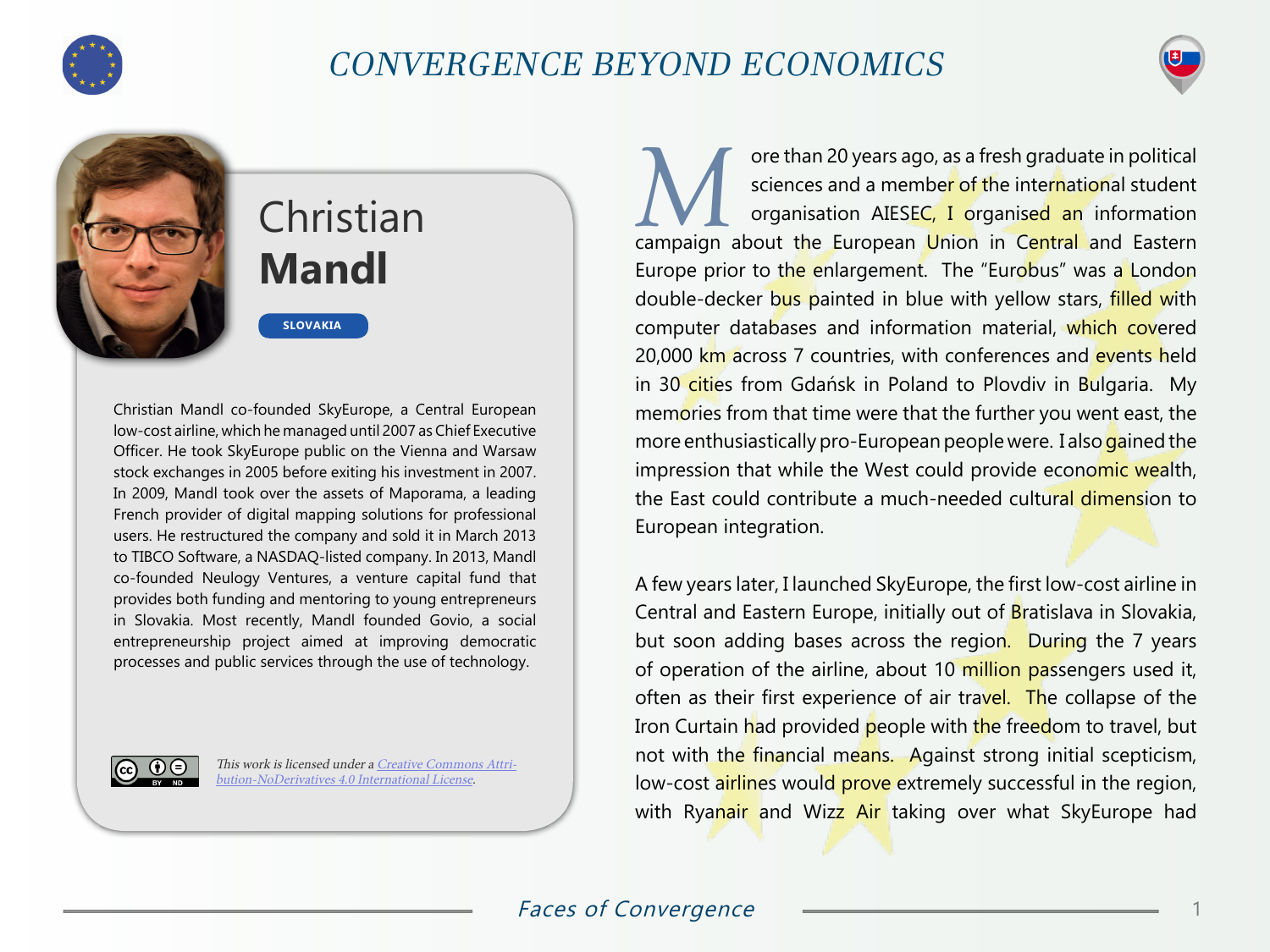

started, contributing in their own way to European integration by reducing distances between East and West.

After this and other entrepreneurial experiences, I co-founded Neulogy Ventures, a venture capital fund investing in early-stage tech start-ups, currently managing a portfolio of 36 companies. I guess that based on my track record, I would be expected to write about the business background and economic convergence in the Member States that joined the EU in 2004, 2007 and 2013. That would however result in a very short article, as in my view the objective of economic convergence has already been largely achieved, at least in the Visegrád Group. The country I live in, Slovakia, is at par with Portugal in respect of GDP per capita expressed in purchasing power standards (PPS). There is less red tape doing business in Slovakia than in my previous experience in France. Looking at it from a pure economic standpoint, EU accession has been very beneficial and the economic reunification of the continent is an incredible success story, even if much still needs to be done to address regional disparities.

My concern is not the economy, but the governance. Not the economic convergence, but the political divergence. In my experience of living in the region for many years, postcommunist countries of Central and Eastern Europe are still suffering from a lack of effective, accountable and inclusive

institutions. The Romanian researcher Silaghi-Dumitrescu writes about "Feudalism in modern Eastern Europe", arguing that the now-extinct "communist" regimes were mainly a cover for the feudal nature of the system, which may still explain some of today's political movements.

Even in Slovakia, proudly labelled as the world's largest car manufacturer per capita, and a member of the core Eurozone, distrust in institutions (in particular police and justice) is at its highest level since the murder of investigative journalist Ján Kuciak and his fiancée, Martina Kušnírová. Widespread corruption and mafia-structured organised crime are challenging the rule of law. The decentralised allocation of EU funds provides a fertile ground for these illegal practices, which are rarely investigated locally, and would require that the EU anti-fraud office OLAF be provided with FBI-style federal powers. In this respect, the establishment of the European Public Prosecutor's Office (EPPO) is a step in the right direction.

Public services such as education and healthcare are poorly managed and underperforming. Teachers and nurses are underpaid and therefore have become unattractive professions. The vacuum left by the State which is incapable of providing a quality public service is filled by private conglomerates focusing only on the most profitable treatments, leaving the public sector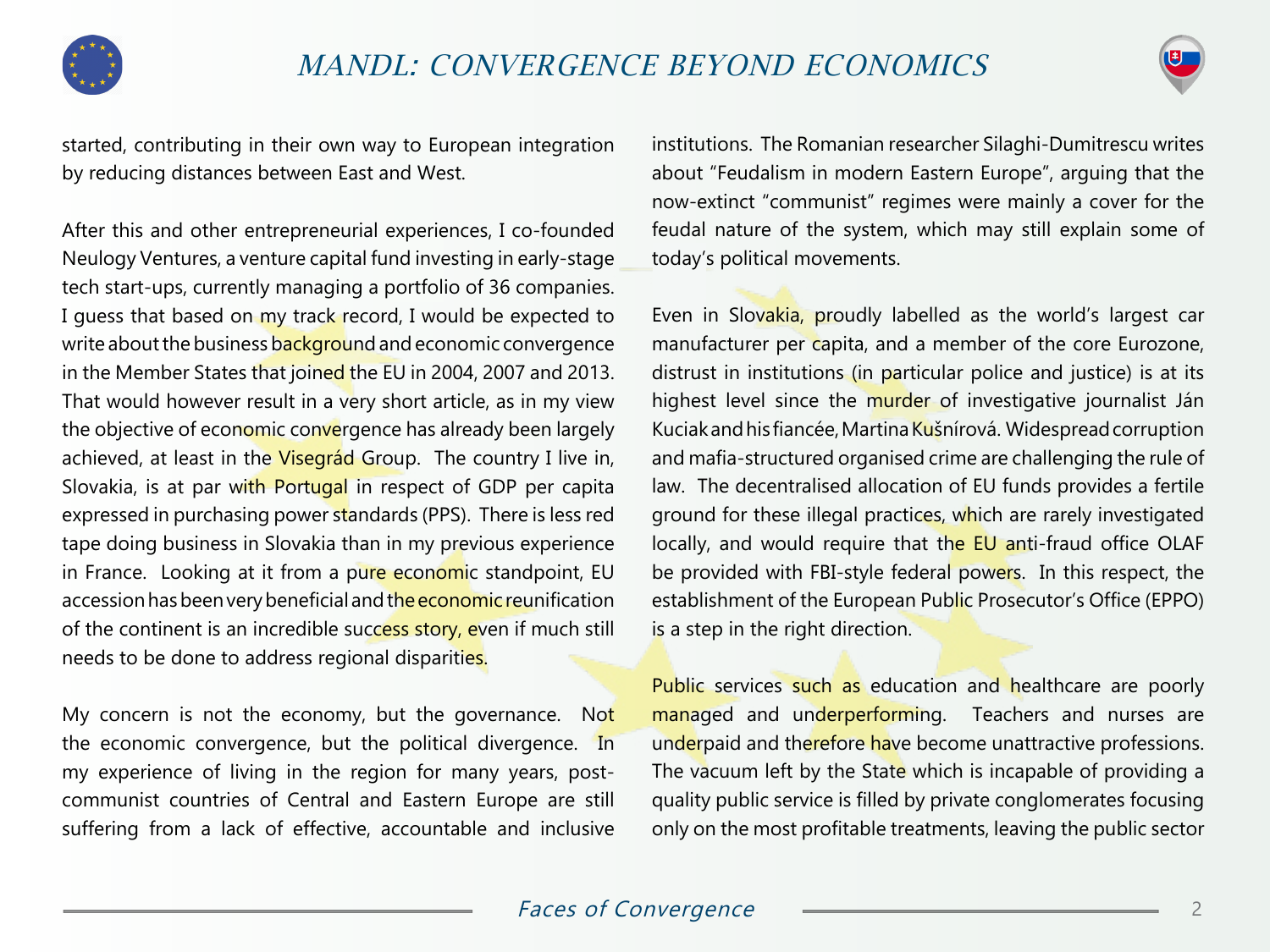



to cope with the most expensive cures. Although Bratislava is only 5 km away from the Austrian border, and this border has now been opened for 30 years, life expectancy in Slovakia is still 5 years lower than in neighbouring Austria.

Having spent significant time in countries such as Belgium, France and Spain, there is another area where I see divergence rather than convergence. Again, not at the economic level, but regarding values. The French national motto is "Liberty, Equality, Fraternity", but during the dark years of the French State it was replaced by "Work, Family, Fatherland". These three words describe pretty well current dominant values in most countries of Central and Eastern Europe, and contrary to the universal ambitions of the former, the latter are self-centred values. The "illiberal" regimes in Poland and in Hungary are precisely an attempt to combine economic convergence with political divergence. I would however not consider them as equal, as the current Polish regime is probably more ideology-based than in Hungary, where corruption plays a greater role. Nevertheless, the difficulties with the Roma integration, the latent racism and xenophobia, and the constant anti-Soros campaigns play with fears that seem to be still deeply embedded in the national narrative, dating as far back as the Battle of Vienna of 1683 when a Christian Coalition led by King John III Sobieski won against the Ottomans. The rejection of multiculturalism, the refusal to

welcome migrants (especially those of Muslim faith) and the recent political instrumentalisation of the UN-negotiated Global Compact for Migration signed in Marrakech are symptoms of a growing cultural divide between East and West. Nobody seems willing to recognise that Ottomans brought croissants and coffee to the doors of Vienna, and that cultural openness can also be an enrichment. Many seem to have forgotten that not so long ago their own people were migrants in Western Europe, Canada or the United States where they were offered new opportunities.

As a student in political science, my interest in Central and Eastern Europe was fuelled by authors such as Milan Kundera, Jan Patočka, István Bibó or Sándor Márai. Who are the successors of these brilliant central European intellectuals? When I first came to Slovakia I was impressed by folklore groups such as Lúčnica or SĽUK. But aren't these folklore productions an idealised memory of a forgotten past? I sometimes wonder if the way of life in these countries is not becoming more American than European. People spend their weekends walking around shopping malls, leaving the city centres for food courts and their convenient parking facilities. Is it then an accident that they also start to embrace American neo-conservatism?

The youngest and most educated vote with their feet and leave the region. Brain drain has been and still is a demographic